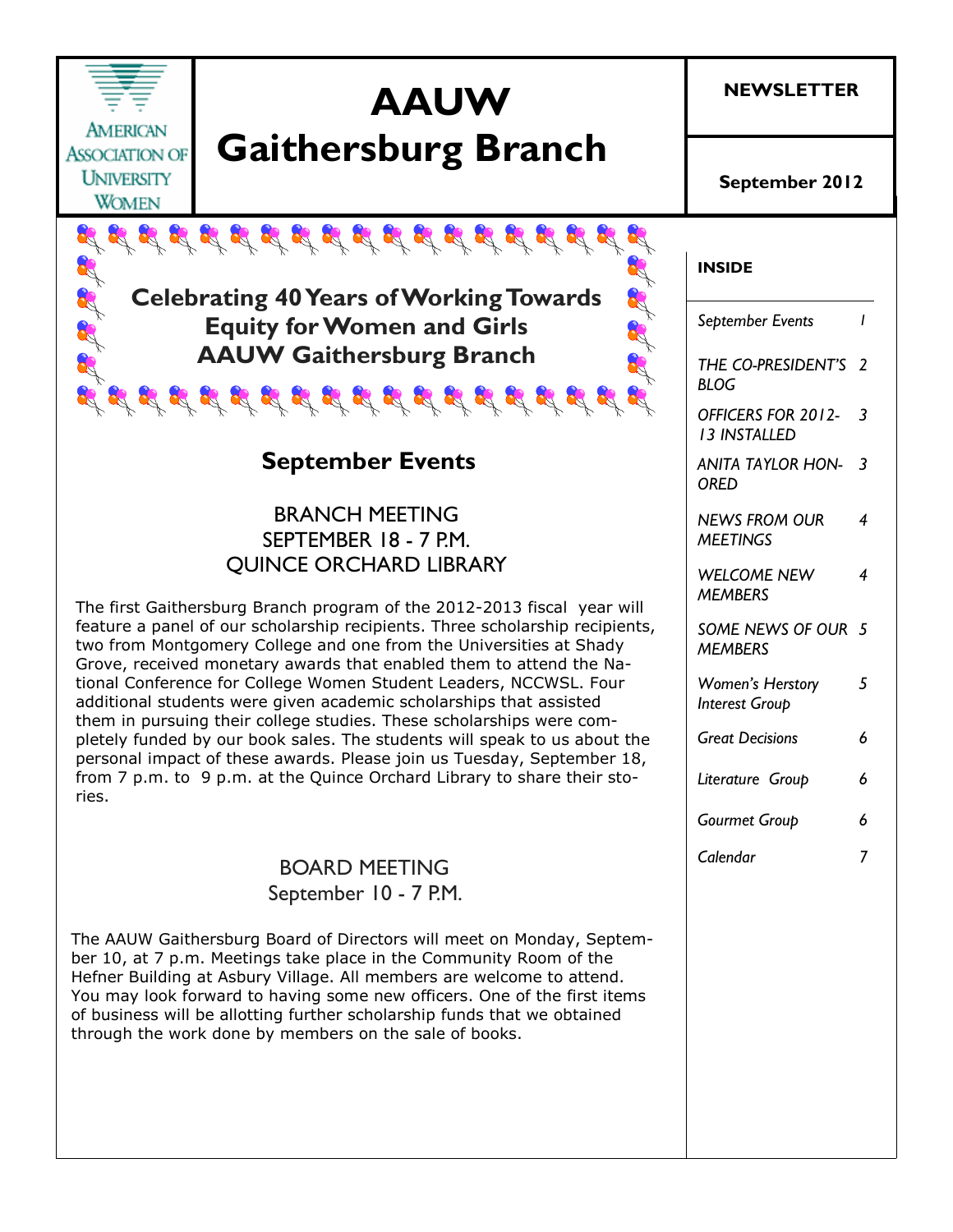### **THE CO-PRESIDENT'S BLOG** *- Mary Wykes*

Anita Taylor reminded us in her e-mail dated July 19 of the significant dates we should be commemorating this summer--July 19 and 20 and August 5 and August 20--all very important dates for women's suffrage. Today as I write this, I am thinking of the struggles of our foremothers to achieve what we take for granted these days--the right to vote. As Anita said in her e-mail, the 19th amendment was ratified in August 1920 and states: "The right of citizens of the United States to vote shall not be denied or abridged by the United States or by any State on account of sex. Congress shall have power to enforce this article by appropriate legislation." Anita went on to say, "We should never forget, however, that this 1920 amendment did not extend voting rights to all women with citizenship. That took the Voting Rights Act of 1965, passed August 6, along with years of enforcement efforts, not over in 2012!" Something we should all think seriously about in this important election year!

Today I had an opportunity to attend a wonderful event honoring our member Margaret Williams--the "Human Rights Celebration 2012 - Embracing our Oneness." Margaret was the recipient of the Human Rights Award, given annually to a member of Upper Montgomery County Church Women United who exemplifies by their life and example the principles of the Universal Declaration of Human Rights as adopted by the General Assembly of the United Nations in 1948. (To read the full version of this Declaration, go to www.un.org and click on Human Rights. Eleanor Roosevelt was instrumental in getting this Declaration adopted when she represented the United States in the UN.) As some of you may know, Margaret has recently had knee surgery and is still having therapy. There were representatives from many organizations, as well as her family members, present and it was inspiring to learn of all she has accomplished, including teaching elementary school children for 50 years, and serving as president of the Upper Montgomery County Church Women United for 22 years, a position she still holds. She also is active in the Friends of the Montgomery County Women's Shelter, along with Patsy Marks. I was happy to be among many of her friends and associates called to the podium to offer congratulations, which I did on behalf of our AAUW Branch. I spoke



of the goals of our organization and our delight in having Margaret as a member. Afterwards, I was pleased to have one member of the audience come up to me and ask how she could donate books and to say I articulated the mission of AAUW better than she had ever heard it done and she would like to join!

Has the summer flown as quickly for the rest of you as it has for me? My co-president Terry Medlar and I enjoyed attending the State Planning Meeting in Hagerstown in July. A member of the National staff had us do an interesting exercise on leadership styles, placing ourselves in each of four categories as we perceived our own style, and afterwards discussing how members of different styles could work together.

Our desire is that, in the spirit of friendship and cooperation, we have a wonderful year ahead. Sue Woodruff is doing a wonderful job of getting our program arranged in time to have a brochure prepared by Edie Allison for our first Branch meeting in September. We are excited about the 40th anniversary celebratory luncheon to be held at King Farm Ingleside October 13, thanks to Marilyn Leist arranging for us to meet in their beautiful dining room. Be sure to put it on your calendar! There will be several special guests, great food, and a stimulating program.

I was sorry that Nancy Noben-Trauth resigned as our treasurer. We thank her for the outstanding job she did while she held the position and are glad that she will still continue her membership with us. Marilyn Leist accepted the position of treasurer to replace her, and we are delighted to

HAVE YOU CHANGED YOUR DIRECTORY?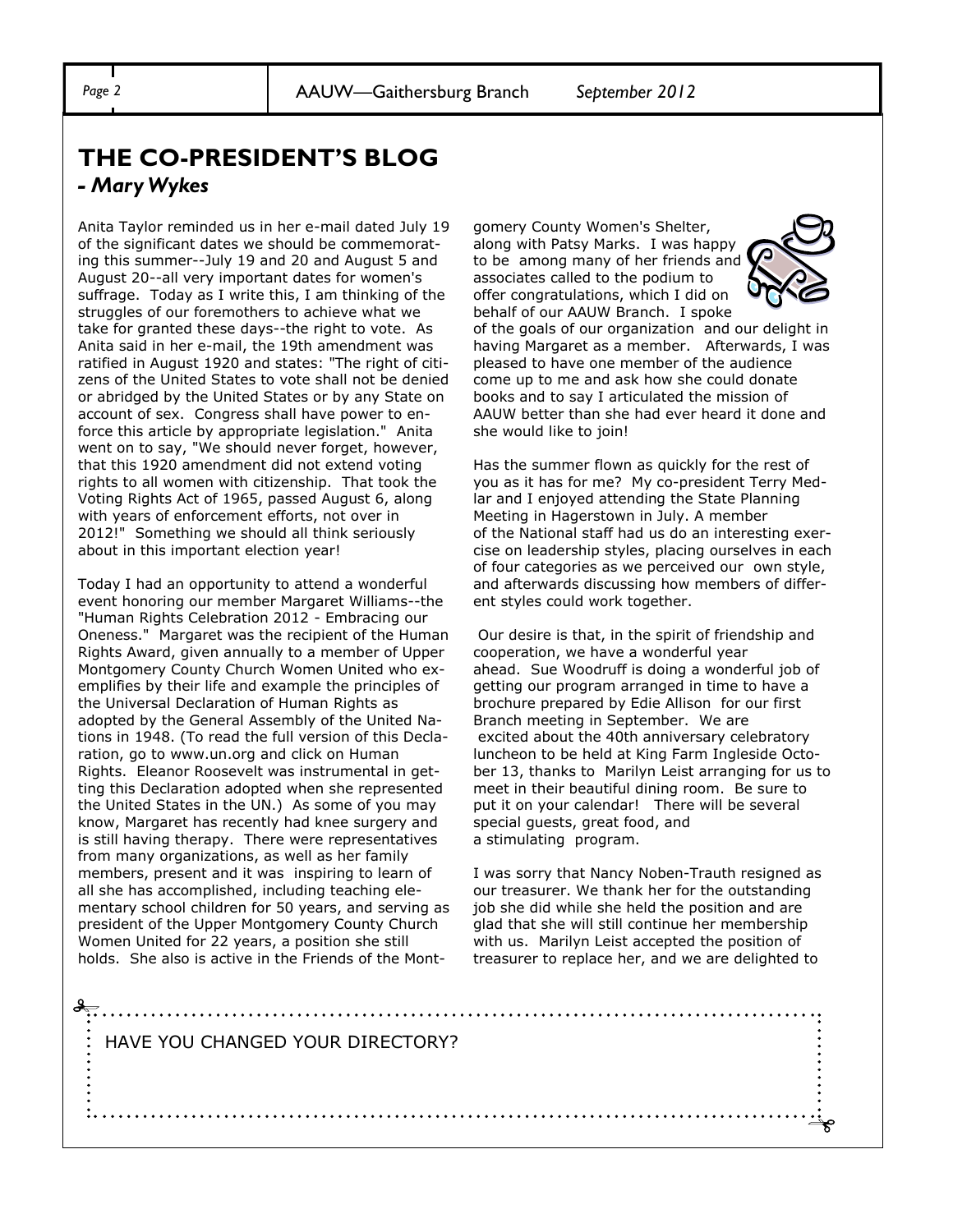*Page 3* AAUW—Gaithersburg Branch *September 2012*

## **OFFICERS FOR 2012-13 INSTALLED**

Joyce Graf, outgoing co-president of AAUW of Maryland and a member of the Kensington-Rockville branch, officiated at a lovely installation of officers ceremony during our May 21 Branch meeting. To each incoming officer, Joyce presented a rose and a pertinent gift, delineating their duties and receiving their pledge of acceptance.

Officers elected for this year are Co-presidents Mary Wykes and Terry Medlar, Vice President for Pro-

#### grams Sue Woodruff, Vice President for Membership Marilyn O'Connell, Recording Secretary Dorothy Camara, and Corresponding Secretary Louise Chatlynne. Marilyn Leist replaces Nancy Noben-Trauth as treasurer due to Nancy's resignation.



We will have a splendid year!

# **ANITA TAYLOR HONORED**

Anita Taylor was selected as the 2012 Loren Reid Lecturer in Communication at the University of Missouri in May. To mark the award as Communication Alumnus of the year, Anita spoke at the bi-annual celebration in honor of Professor Reid, one of the department's co-founders. Anita marked Dr. Reid's memory as one who stressed the role of communication education in achieving social justice by building the lecture around the legacy and life goals of Barbara Jordan, first African American to lead the Texas Senate, and who went on to serve on the U. S. House of Representatives Judiciary Committee and to electrify a watching nation as she spoke in support of her vote to impeach President Richard Nixon.

Anita was honored by the presence of the 106 year-old Dr. Reid. She stated: "Dr. Reid was born in 1905. And he claimed that he got most of what I said in my lecture. A really decent human being, a great professor, and, as I matured and advanced in our field, a supportive colleague."

Anita is a past treasurer of our Branch. She established and coordinates the Women's Herstory Group, and she has recently been appointed the Branch's assistant treasurer of the book sale. We are proud of her being honored by the University of Missouri.



Dr. Anita Taylor and her former professor, Dr. Loren Reid.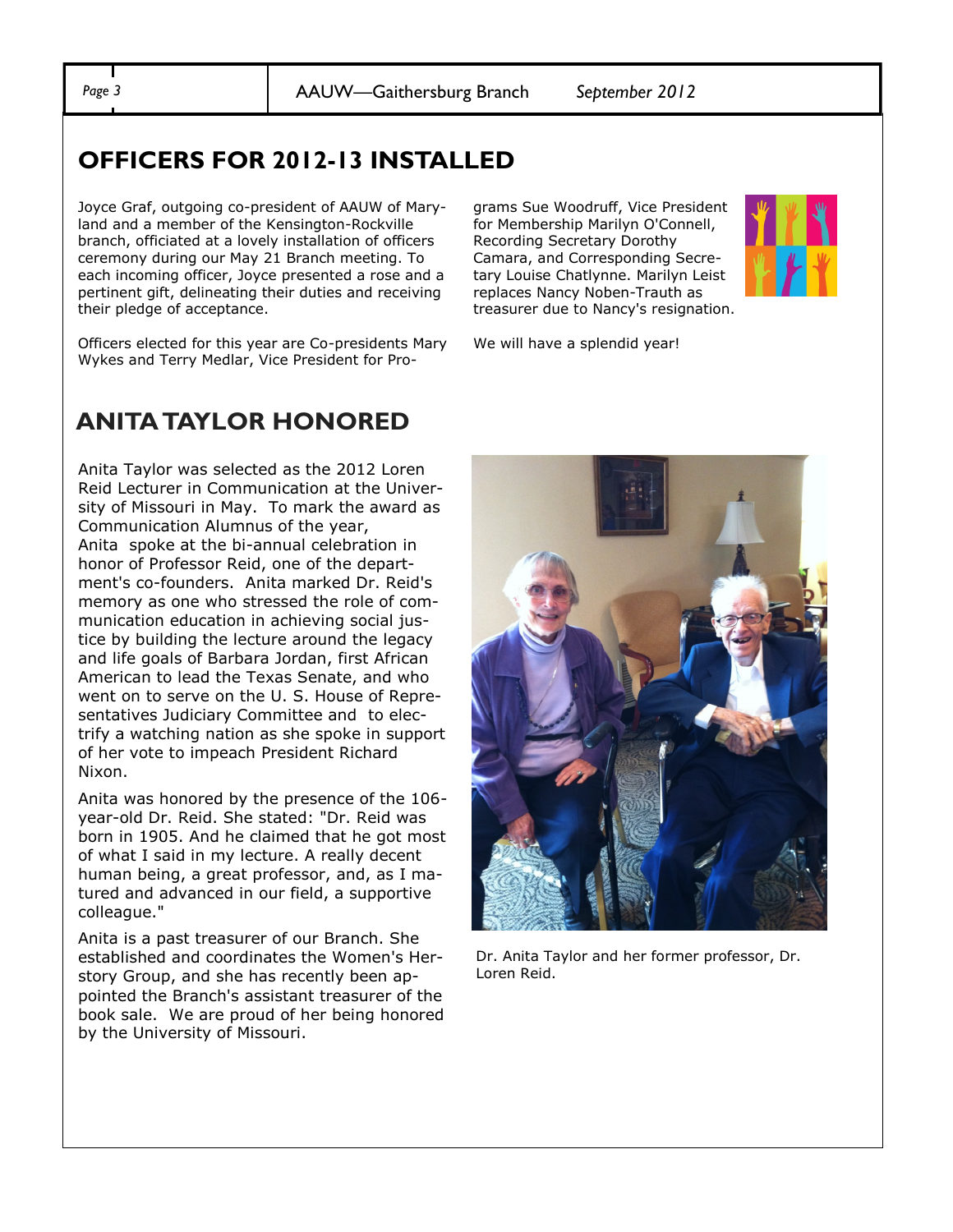## **NEWS FROM OUR MEETINGS**  *- Dorothy Camara, Recording Secretary*

There is a change in the roster of officers elected at our April Branch meeting. Unfortunately, Nancy Noben-Trauth resigned from the treasurer's position. But we are fortunate to have Marilyn Leist agree to step in. She was elected unanimously by the membership at the June 16 Branch meeting. The term for the new slate of officers began on July 1, 2012.

A change was made by the Board in handling the annual book sale funds. Anita Taylor was appointed to the new position of assistant treasurer for the book sale. She will have responsibility for collecting and accounting for the annual book sale revenue and expenses.

Since the book sale was held later than usual, only a partial distribution of funds for scholarships has been made so far. At the June Branch meeting, the membership approved scholarship funds for Montgomery College in the form of two scholarships at \$l,500 each and one scholarship at \$2,000, making a total of \$5,000. Also approved was one \$2,500 scholarship at the Universities of Shady Grove.

Goals for Girls, our mentoring program for Gaithersburg middle-school girls coordinated by Liz Hessel, finished another successful year. There were 35 girls who finished the program this year.

This year our Branch is celebrating the 40th year of its founding. Look for a special program that Sue Woodruff, our new vice president for programs, will be preparing.



We reached a high number of members this year. Mary Wykes, past vice president for membership, reported that we finished the 2011-12 year with 55 members and that we are expecting even more this year. Mary's efforts this past year and Lois Liggett's efforts when she was vice president for membership the previous year were commended by the Board for this success.

We had a lovely annual Branch picnic at Judy Wymer's home on June 16. Thanks again, Judy, for your gracious hospitality. During the business meeting portion of the affair, departing president Lois Liggett was given a silver pendant bearing the inscription, "Women are the architects of society. H. B. Stowe" to honor her contributions to the Branch over the past years and to speed her new adventures in Vermont.

# **WELCOME NEW MEMBERS**

Since our last newsletter, we are happy to welcome the following new members to our Branch:

**Delores Hardy**, . Delores has been a mentor with our Goals for Girls program.

**Carol Johnson**, counselor at Gaithersburg Middle School, and so well known to all of us as the strong supporter of our Goals for Girls program at Gaithersburg Middle School over the last ten years. Carol lives in Olney and has both an



undergraduate and graduate degree from Howard University.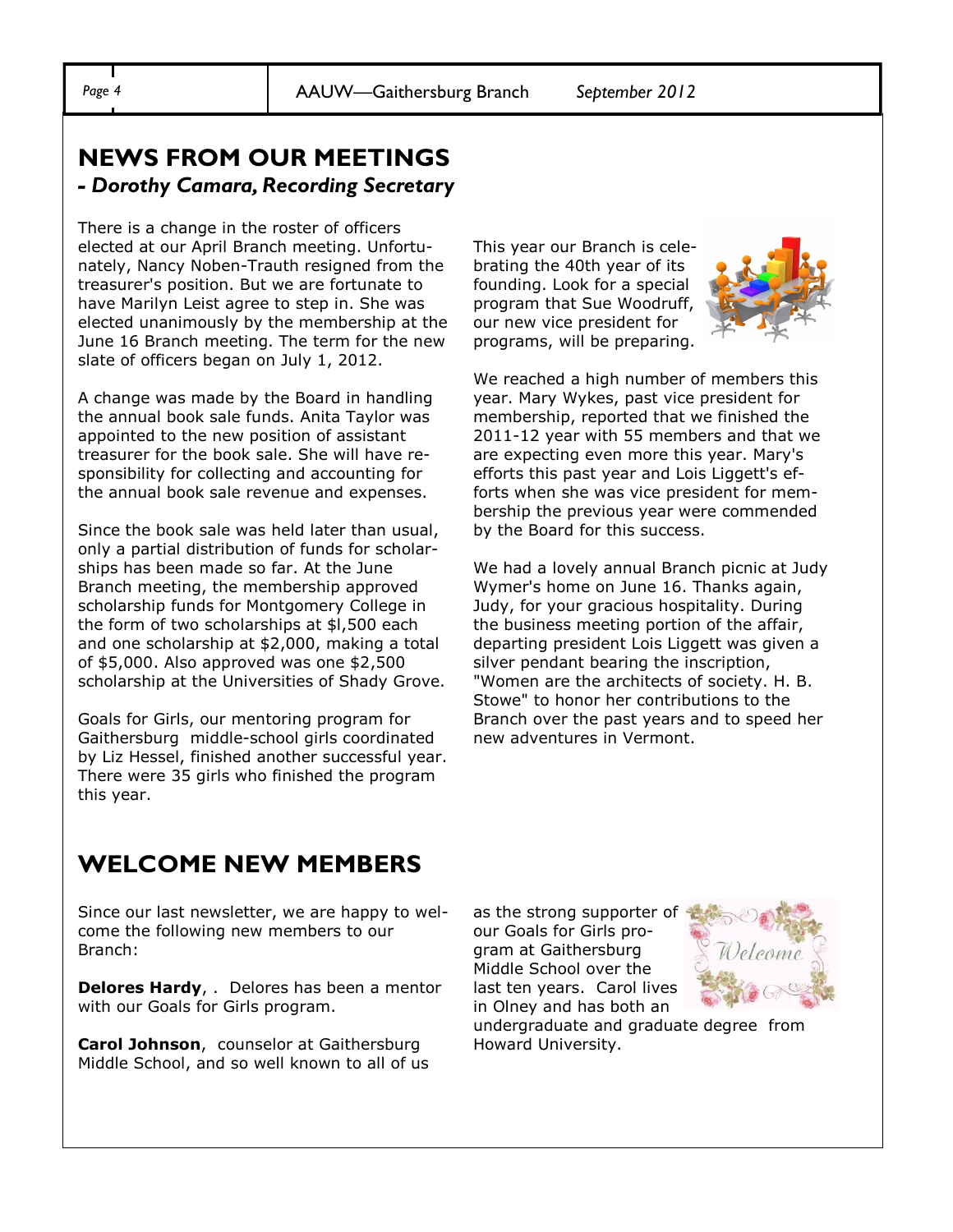#### **SOME NEWS OF OUR MEMBERS** *-Mary Wykes*

During the summer, I learned of a few items of interest regarding some of our members. I am sure there are many more, but I want to share what I have heard:

Diane Carvey and Margaret Williams both had major knee surgeries and are recovering well after strenuous physical therapy effort.

I attended the beautiful memorial service for Jean Eden's mother-in-law, Eleanor Eden, at Asbury in July and had the pleasure of hearing her very talented granddaughter Lisa sing. Lisa is now living in Manhattan and sings in the St. Patrick's Cathedral Choir. She routinely does solos in the service at St. Patrick's. She will be singing in Italy with an opera company this fall and upon her return to Manhattan will be teaching vocal music. Remember the time she sang for our AAUW holiday party at Asbury?

We are sorry to hear of Liz Clark Hessel's fall in her home when the electricity was off following the derecho which hit our area in July. It has resulted in painful injury to her left wrist.

Jean Hirsch has had a wonderful summer getting acquainted with a new grandson in Seattle and having two granddaughters from Kansas visit her in August. She is getting ready to return to her teaching position at Luxmanor Elementary.



Jean Friedmann and her husband had an auto accident on Shady Grove Road when they were on the way to Dian and Brian Belanger's 50th wedding anniversary party. Luckily they were not hurt but their car didn't fare so well.

Cathy Manning drove to Joplin, Missouri, in July to visit relatives and see the progress after the terrible tornado which devastated much of the city just a year ago.

Congratulations to Haydee Rolin, who recently celebrated her birthday at her daughter's vacation home in New York. It was a very special family gathering, with her son coming from France to join her daughter and family for the occasion and then coming back to stay a few days with Haydee at her Kentlands home.

#### **Women's Herstory Interest Group** *- Anita Taylor, Coordinator*

The September gathering of the HerStory Group (the Women's History Group) will be on Wednesday 19th at 2:30 at the home of Maria Roberts (directions follow).

The fall meetings of the group will be devoted to discussion of Gail Collins' *American Women: 400 Years of Dolls, Drudges, Helpmates and Heroines*. In September we will cover the colonial period of American history, which Collins discusses in Chapters 1 through 4, pages 1-84. Anita Taylor will lead the discussion, but she hopes that all participants will have at least scanned the pages in advance.

Montgomery County libraries have three copies of the book, although not housed at Lakeforest or Quince Orchard. So if you are interested in using a library copy you'll want to file in advance a request for it to be picked up at

the location nearest you. You can do that electronically. Kindle editions are available for \$10.99 and used paperback copies are widely available, beginning at less than \$5.00.



Maria's home is one of the new Courtyard Homes at Asbury. It is at 437 Fellowship Circle and is the first in the row of houses facing the ponds and is easily accessible by turning left when you come to the stop sign at the corner directly in front of Rosborough's front door. Please use the parking lot located there just across the street from Rosborough. There are also parking spaces on the road directly in front of Maria's house. Maria will have some balloons on her porch to greet you.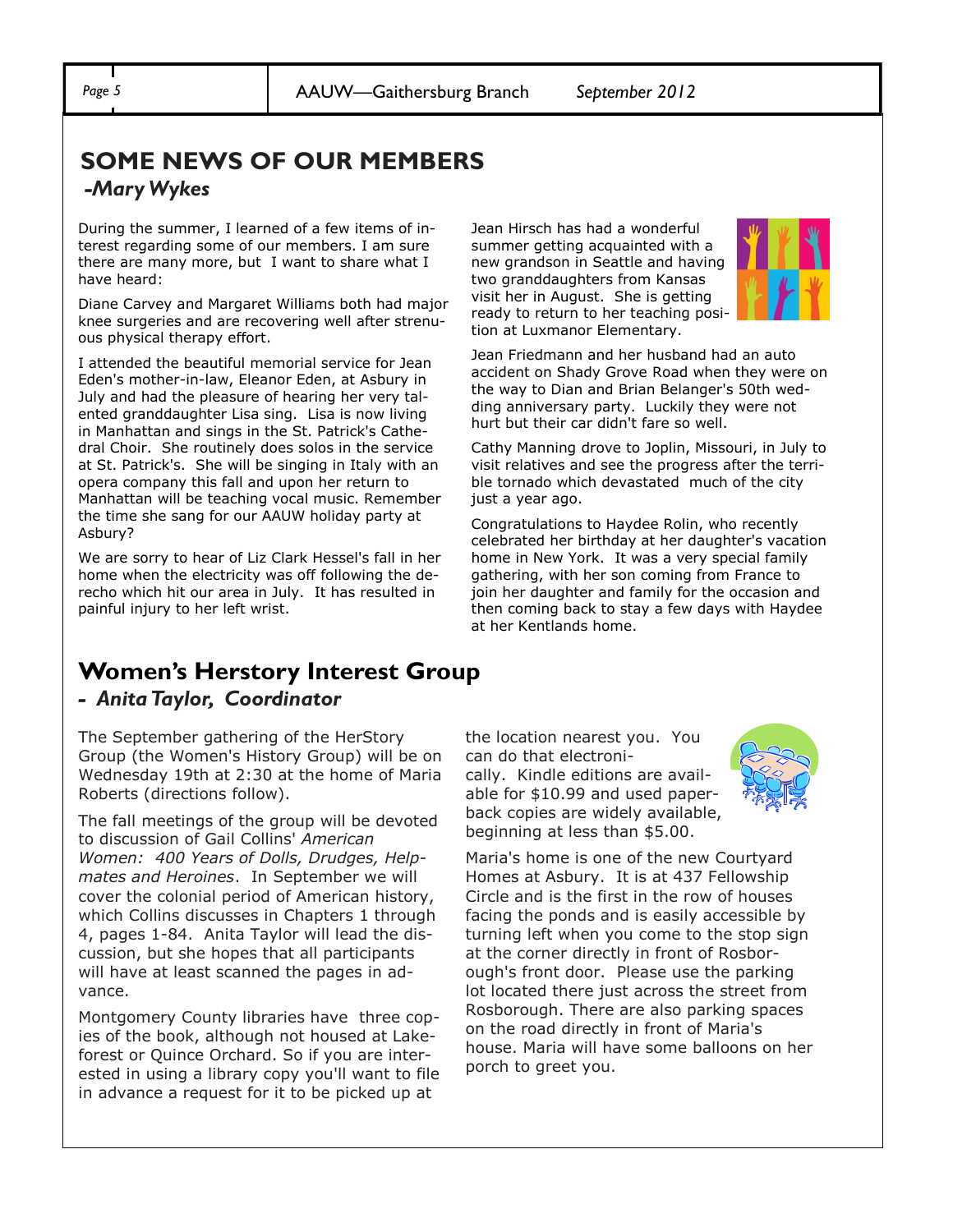### **Gourmet Group** *- Jean Hirsch*

The Gaithersburg AAUW gourmet dinner will be on Saturday, September 15, at 7 p.m. at Jean and Roland Hirsch's home at 20458 Waters Point Lane, Germantown. The theme for the gourmet dinner is a Spanish theme, "Spain-Oo-La-La," and will incorporate different dishes from Spain. All guests may bring

one tapas to serve 12. If you need ideas for a tapas to make, please call

and ask Haydee Rolin at Call Jean and Roland Hirsch at and let them know you will be attending.

month, at a member's home. The person recommending the chosen book leads the discussion and usually hosts the meeting. After the discussion, we have refreshments

Books to be considered should preferably be available for purchase in both hard cover and paperback editions unless there are sufficient copies available in the public library

Book lovers are very welcome!

and lively conversation.

system.





*Co-president Mary Wykes*

*Co-president Terry Medlar*

*Vice President for Programs Sue Woodruff*

*Vice President for Membership Marilyn O'Connell*

*Treasurer Marilyn Leist*

*Recording Secretary Dorothy Camara*

*Corresponding Secretary Louise Chatlynne*

*Newsletter Editor Qing Jiang*

# **Literature Group**

#### **-** *Bea Carasso, Coordinator*



Our first Literature Group meeting this fall will be on Saturday, September 29, at 10 a.m. It will take place at my home, 18 War Admiral Court,

Gaithersburg. Please call me, Bea Carasso, for directions.

At this meeting we will start to set up our reading schedule for the 2012- 2013 year. Each member recommends two books of their choice and the group votes on which one of the two will be read during the year. The group usually meets once a month, on the last Saturday morning of the

#### **GREAT DECISIONS**  *- Vivian Otto, Coordinator*

The Great Decisions group will meet on September 25 at Patsy Mark's home, 727 Regent Court, at 7 p.m. The topic for discussion is "Exit from Afghanistan and Irag." We will discuss what exit strategy will help Iraq and Afghanistan build stable democratic nations, how the U.S. can continue to achieve its counterterrorism

goals, and what the role of the U.S. should be in the future of the Middle East. Patsy will lead the discussion. We have lively discussions, and all AAUW members are welcome.